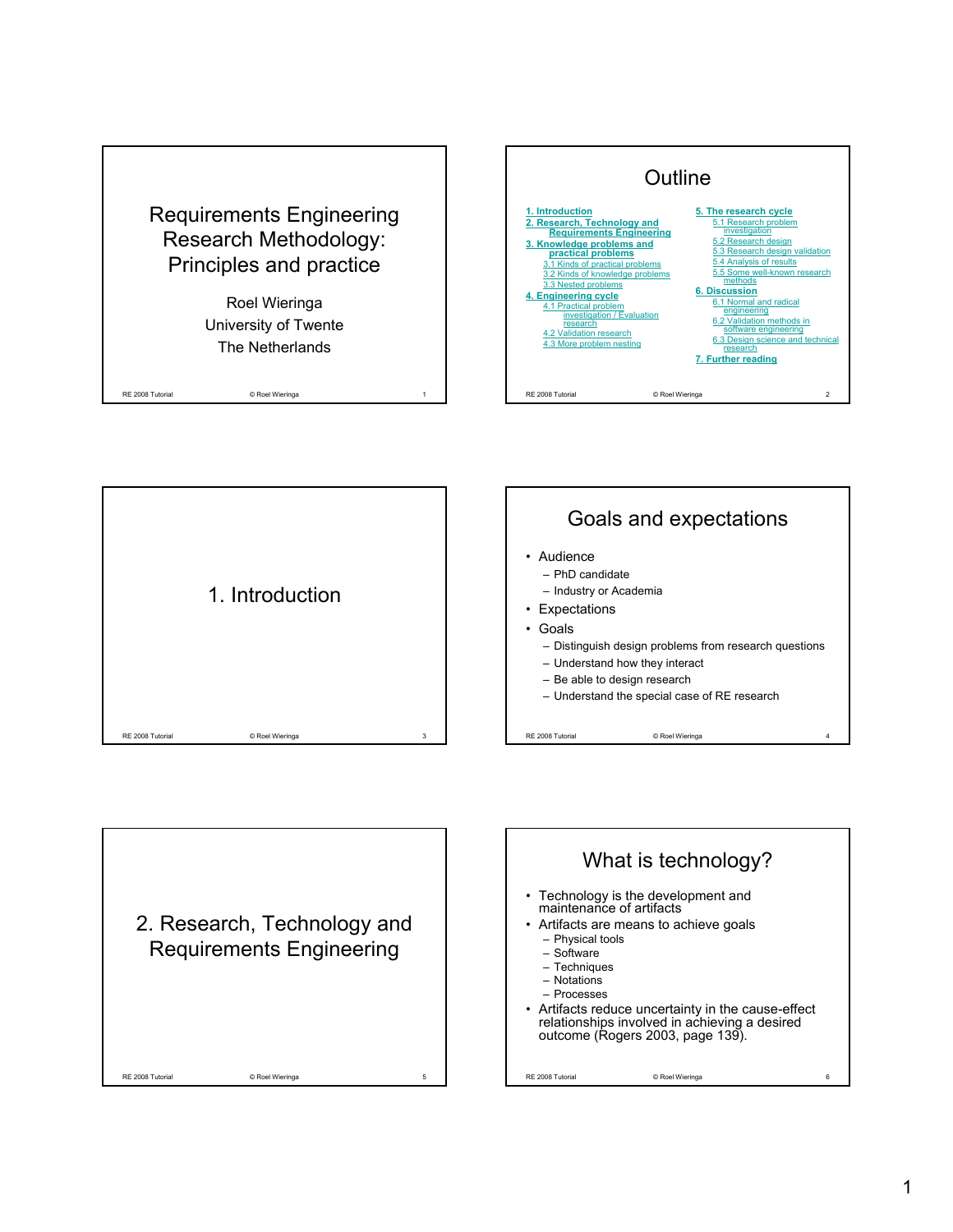







## The RE process itself may be investigated too

- RE'06 research question examples:
	- *How do customers reach agreement of requirements priorities?*
	- *Aggregate empirical research results about the effectiveness of requirements elicitation techniques.*
	- *Draw lessons learned from applying agile RE in standardized processes in the public sector*

RE 2008 Tutorial © Roel Wieringa 11

Technology may be developed for the RE process

- Examples from RE' 06:
	- *Design an IR technique to retrieve quality attributes from early RE documents.*
	- *Design a technique to disambiguate NL specifications*
	- *Design a way to maintain traceability in a cost-effective way*

RE 2008 Tutorial © Roel Wieringa 12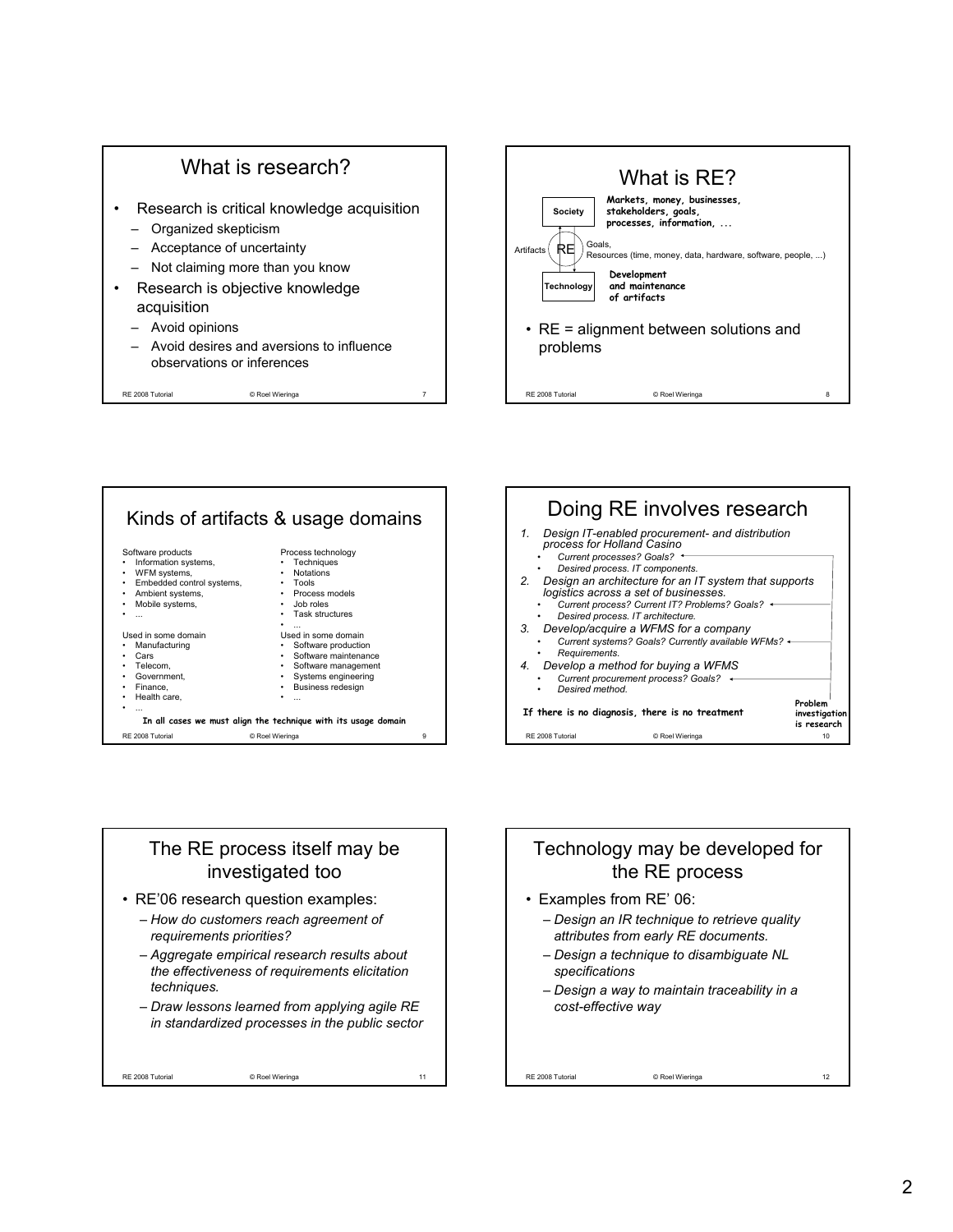







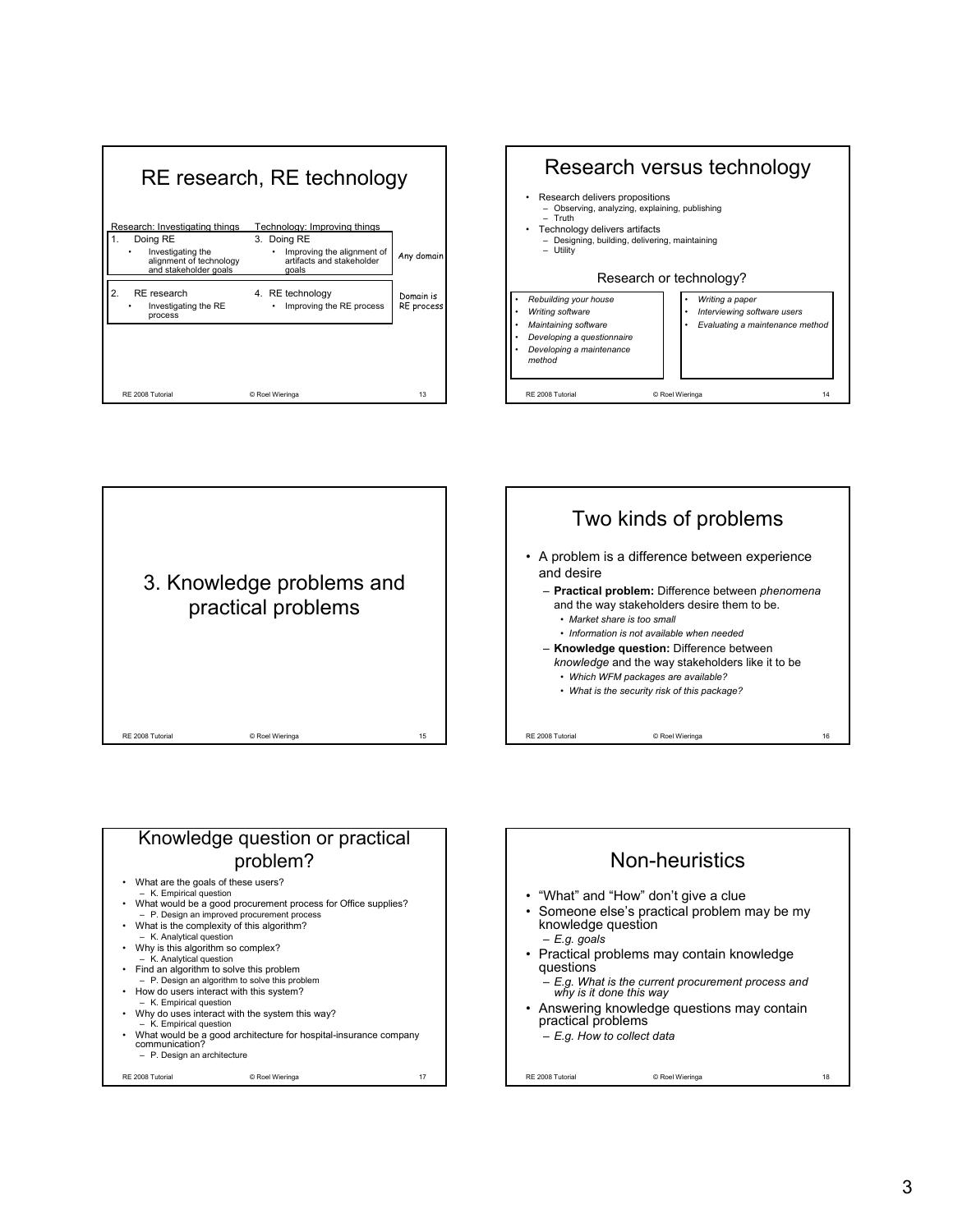









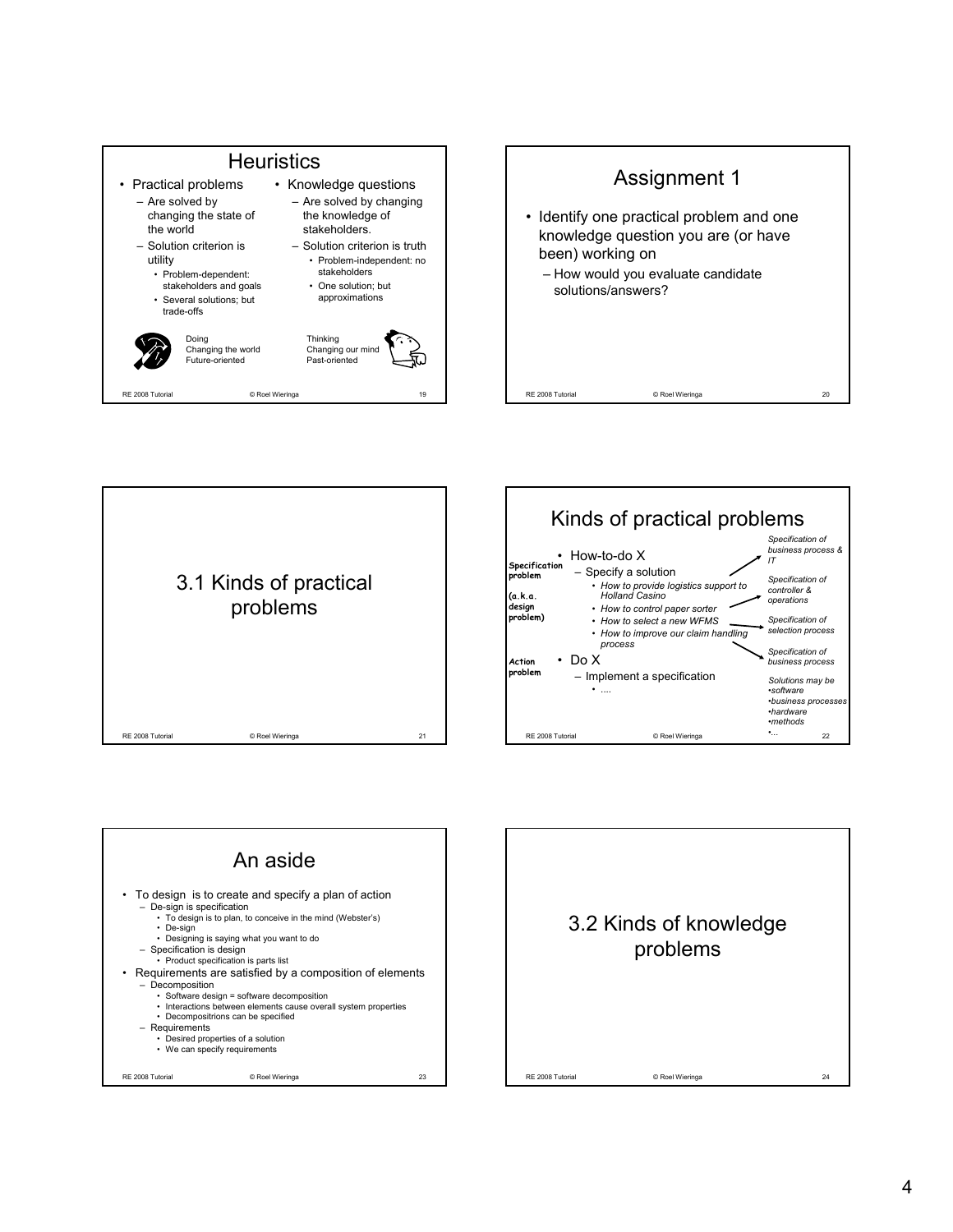









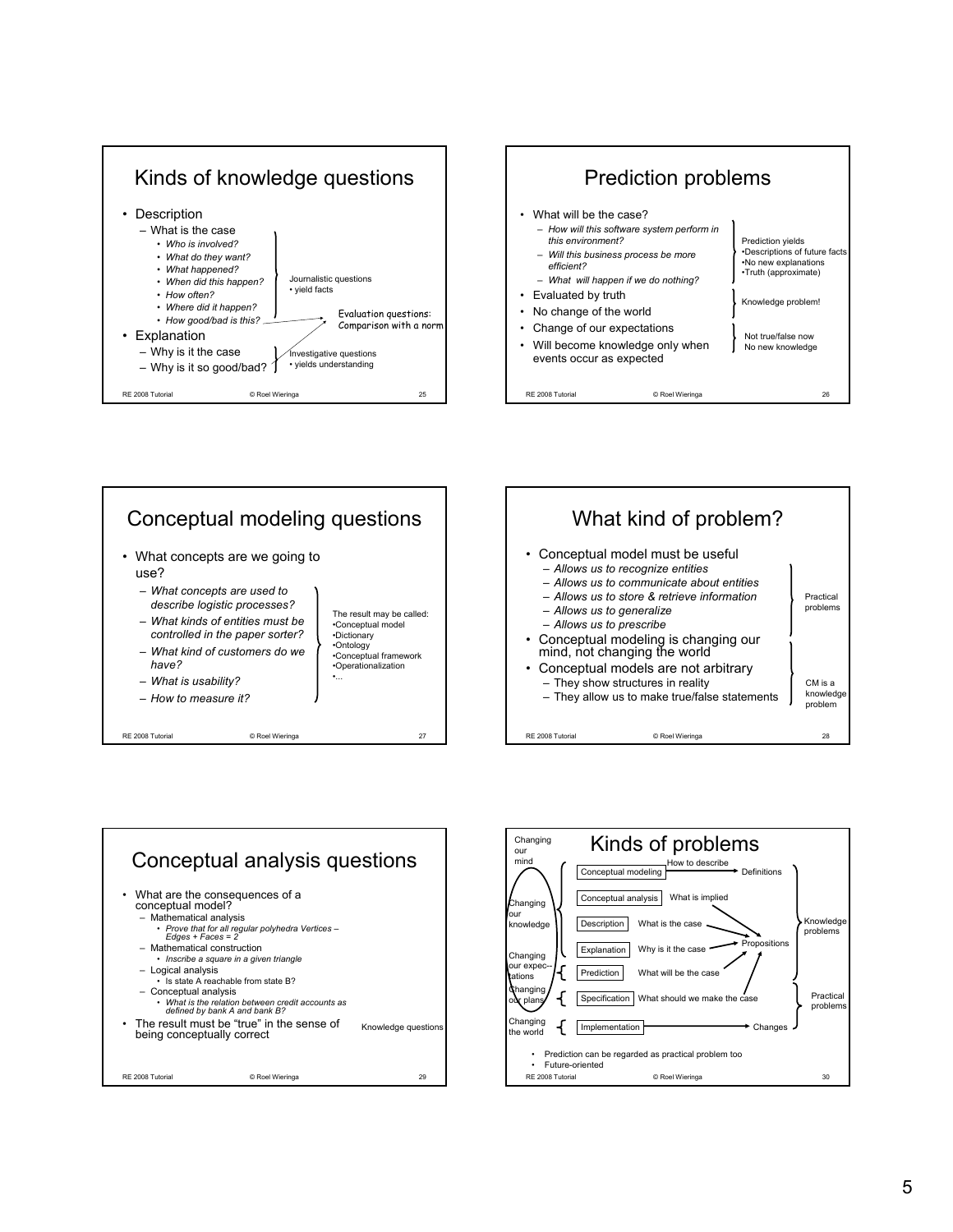|                                     | Distinction between practical problems |                          |                                |                                      |                                    |
|-------------------------------------|----------------------------------------|--------------------------|--------------------------------|--------------------------------------|------------------------------------|
| and knowledge questions is fuzzy    |                                        |                          |                                |                                      |                                    |
|                                     | Mind<br>versus<br>world                | Past<br>versus<br>future | <b>Truth versus</b><br>utility | Direction of fit                     |                                    |
| Conceptual<br>modeling              | Mind                                   |                          | Truth & utility                | Proposition<br>must fit the<br>world | Empirical<br>research<br>questions |
| Conceptual<br>analysis              |                                        |                          | Correctness                    |                                      |                                    |
| Description                         |                                        | Past                     | Truth                          |                                      |                                    |
| <b>Explanation</b>                  |                                        |                          | Truth                          |                                      |                                    |
| Prediction                          |                                        |                          | Truth & utility                |                                      |                                    |
| <b>Specification</b>                |                                        | <b>Future</b>            | Utility                        | World must fit<br>proposition        |                                    |
| Implementati<br>on                  | World                                  |                          | Utility                        |                                      |                                    |
| RE 2008 Tutorial<br>© Roel Wieringa |                                        |                          | 31                             |                                      |                                    |









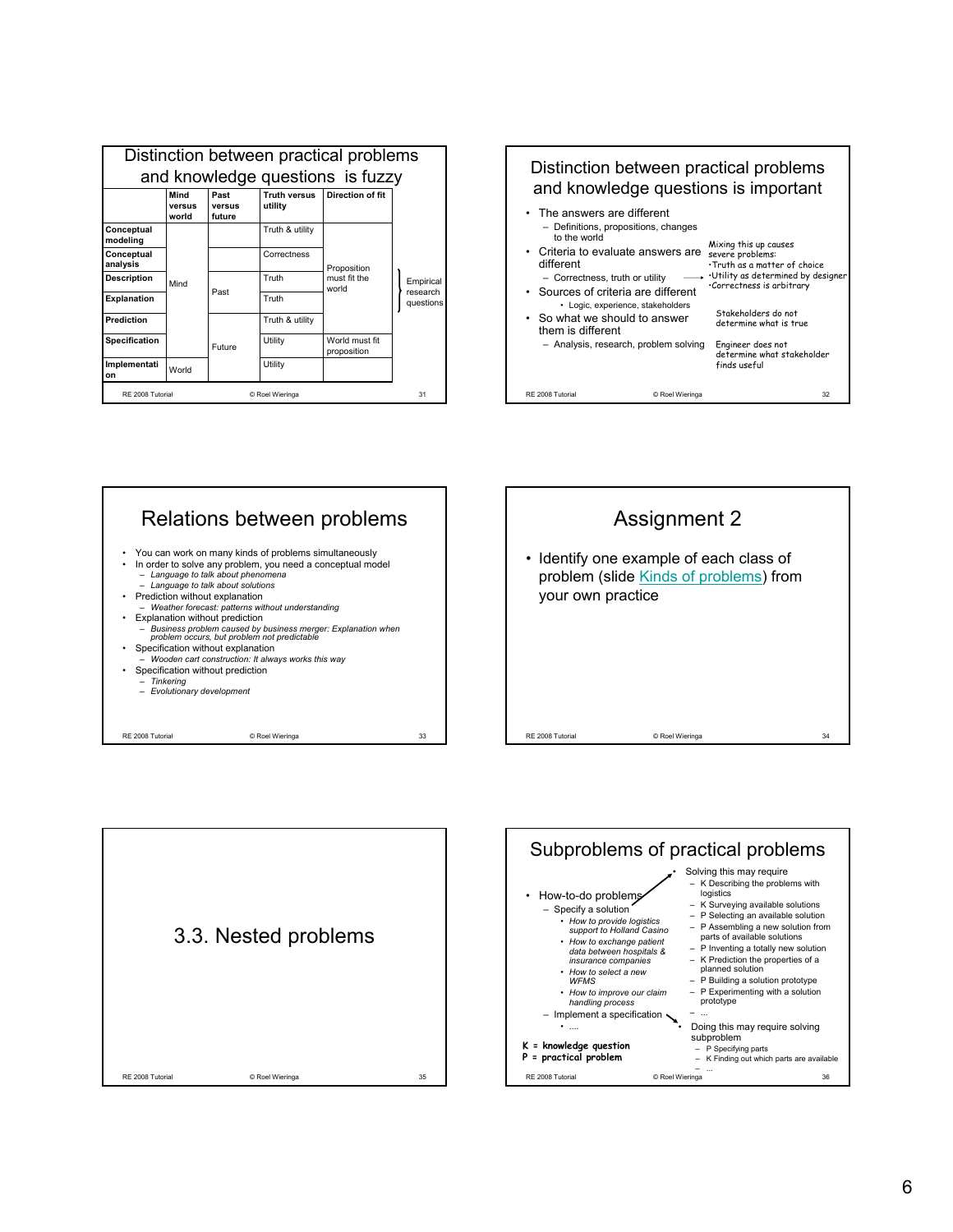









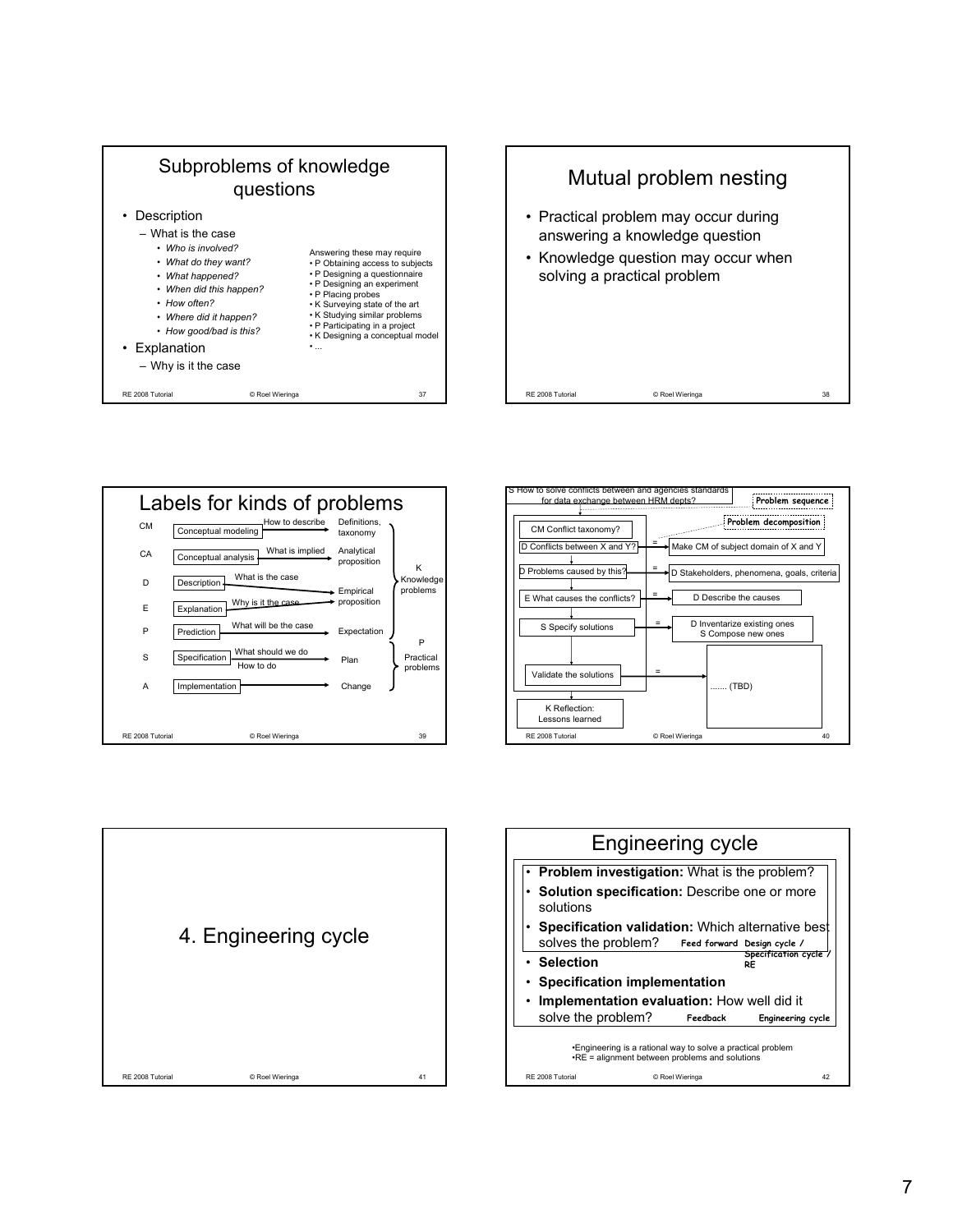







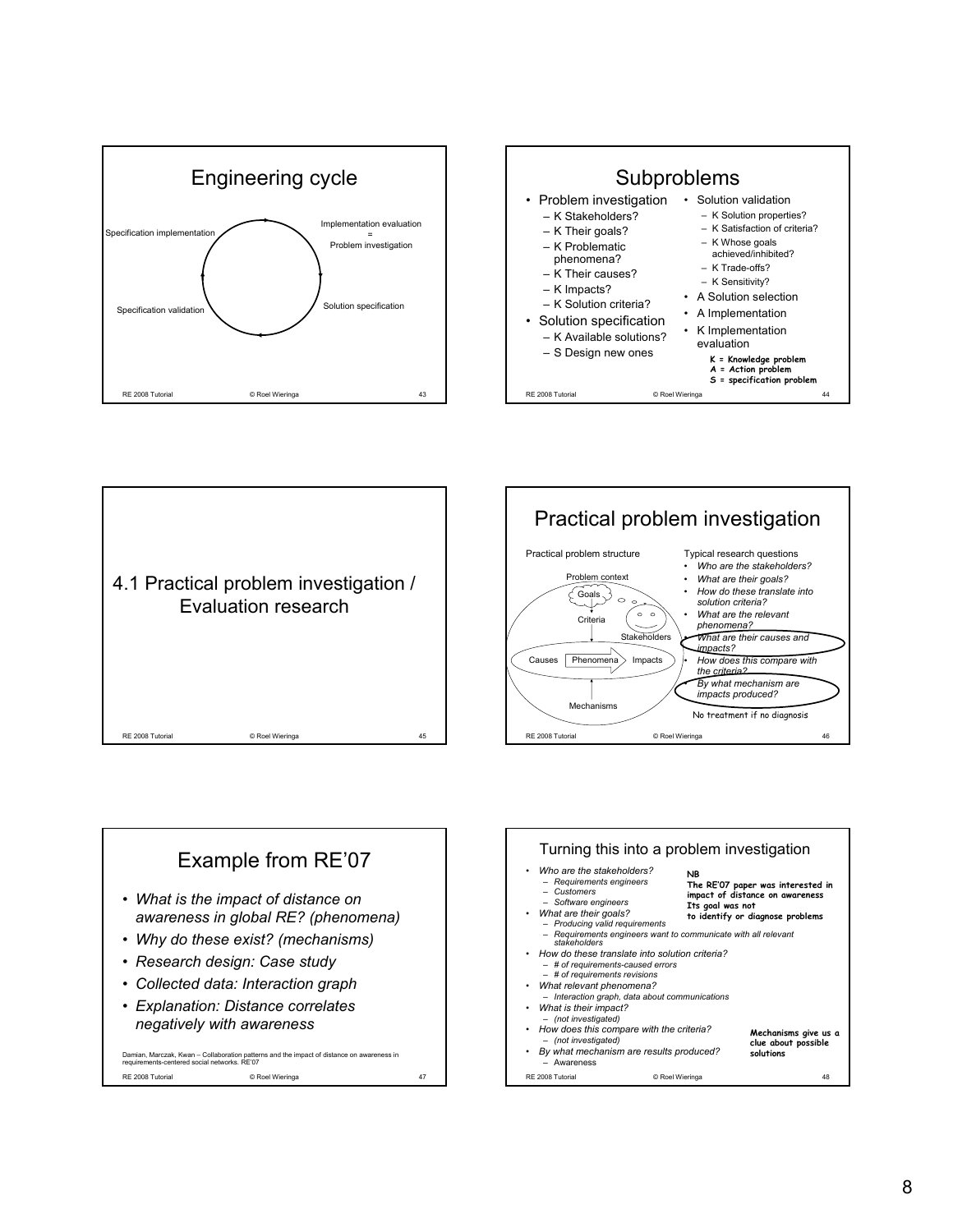









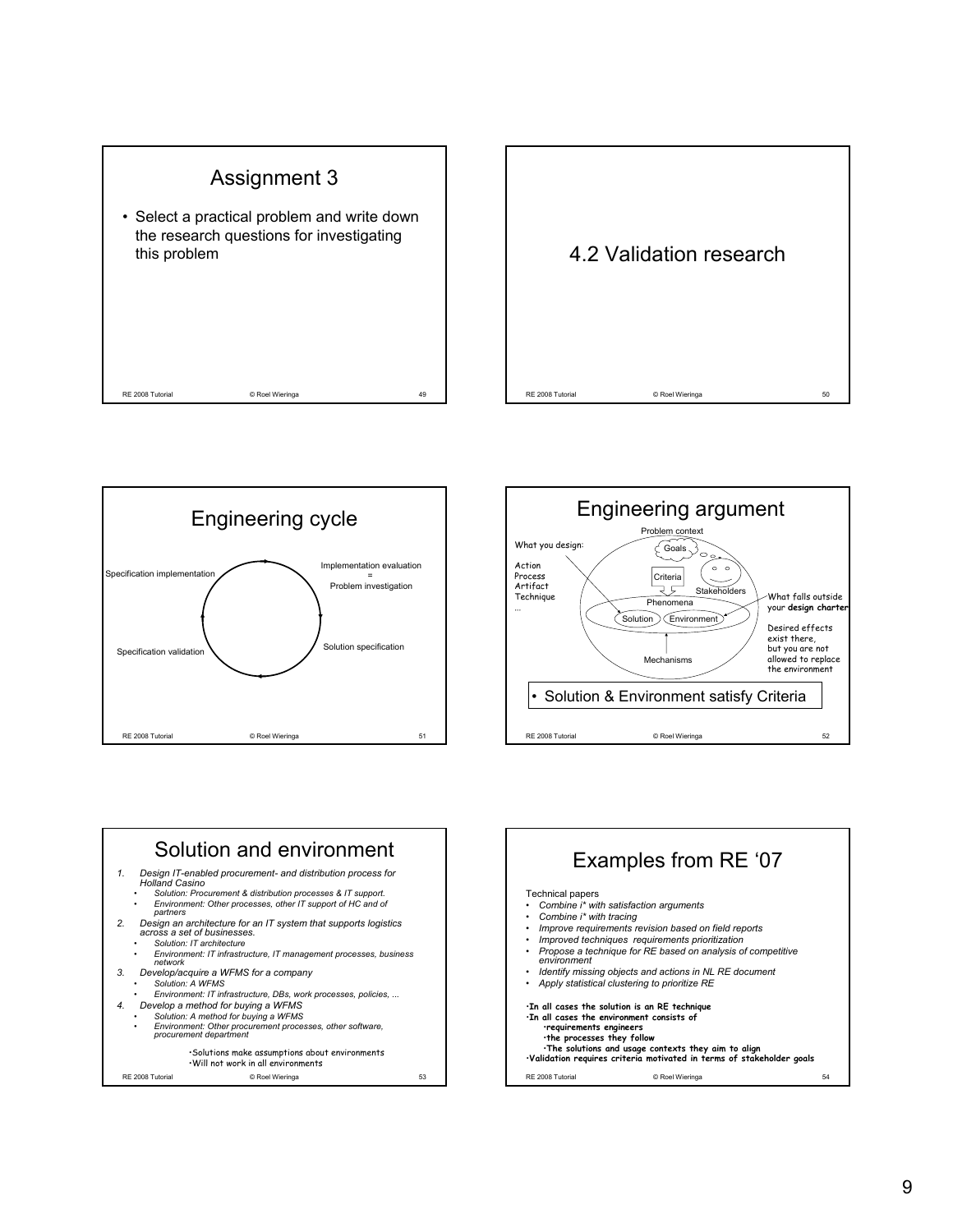







|                                    | Technique used by its designer   Technique used by others |                  |  |
|------------------------------------|-----------------------------------------------------------|------------------|--|
| In the lab:<br>Controlled context  | Illustration                                              | Lab experiment   |  |
|                                    | Lab demo                                                  |                  |  |
|                                    | <b>Benchmark</b>                                          |                  |  |
| In the field:<br>Realistic context | Field trial                                               | Field experiment |  |
|                                    | Action research                                           | Pilot project    |  |
|                                    | Solving a practical problem using a new process technique |                  |  |
|                                    |                                                           |                  |  |
|                                    | Technique used by its designer   Technique used by others |                  |  |
| In the lab:                        |                                                           |                  |  |

RE 2008 Tutorial © Roel Wieringa

Realistic context

**Consultancy** In the field: Action research Project



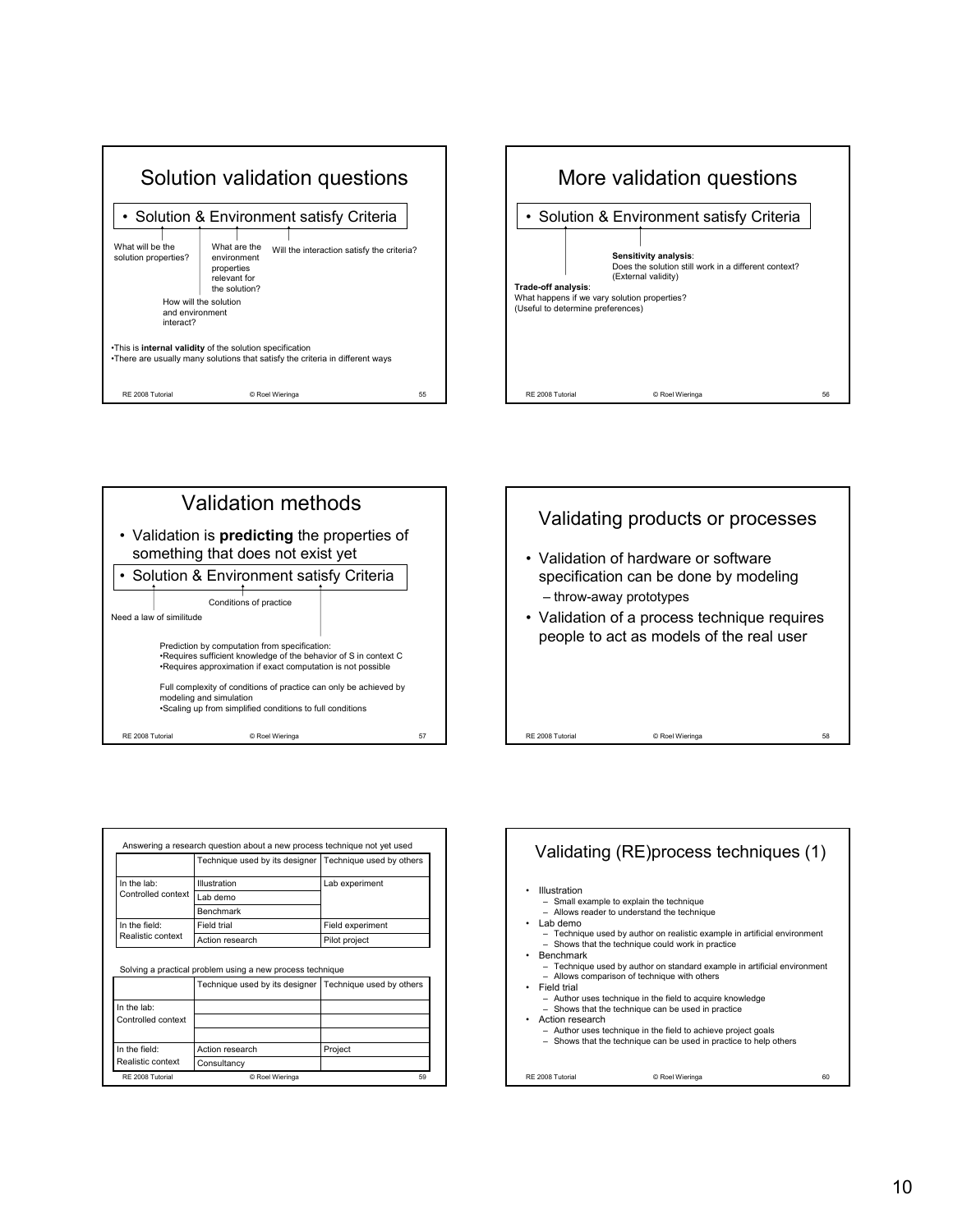

## RE 2008 Tutorial © Roel Wieringa 62 Examples from RE '07 .... *Extend persona-based RE to deal with* **Spec, field trial** Spec, field trial *requirements conflicts Apply statistical clustering to prioritize RE* Spec, benchmark *Identify missing objects and actions in NL RE* Spec, lab demo *document Propose a technique for RE based on analysis of* spec *competitive environment Improve techniques requirements prioritization* Spec, action research *Improve requirements revision based on field* Spec, field trial *reports* **Combine i\* with tracing** spec **Combine i\* with satisfaction arguments** spec Technical papers

## RE 2008 Tutorial © Roel Wieringa 63 Rational reconstruction of one example • Practical problem: prioritization of large sets of requirements • Specification of automated clustering followed by manual prioritization • Validation – What will be the solution properties? • Properties of clustering algorithms – What are the environment properties relevant for the solution • Large sets of stable requirements • Features of requirements have to be identified manually first – How will the solution and environment interact? – Will the interaction satisfy the criteria? – Does the solution still work in a different context? • Different sets of requirements • Different feature sets • Different coders – What happens if we vary solution properties? • Different clustering algorithms • Different requirements engineers *Laurent, Cleland-Huang, Duan – Towards automated requirements triage.* RE'07





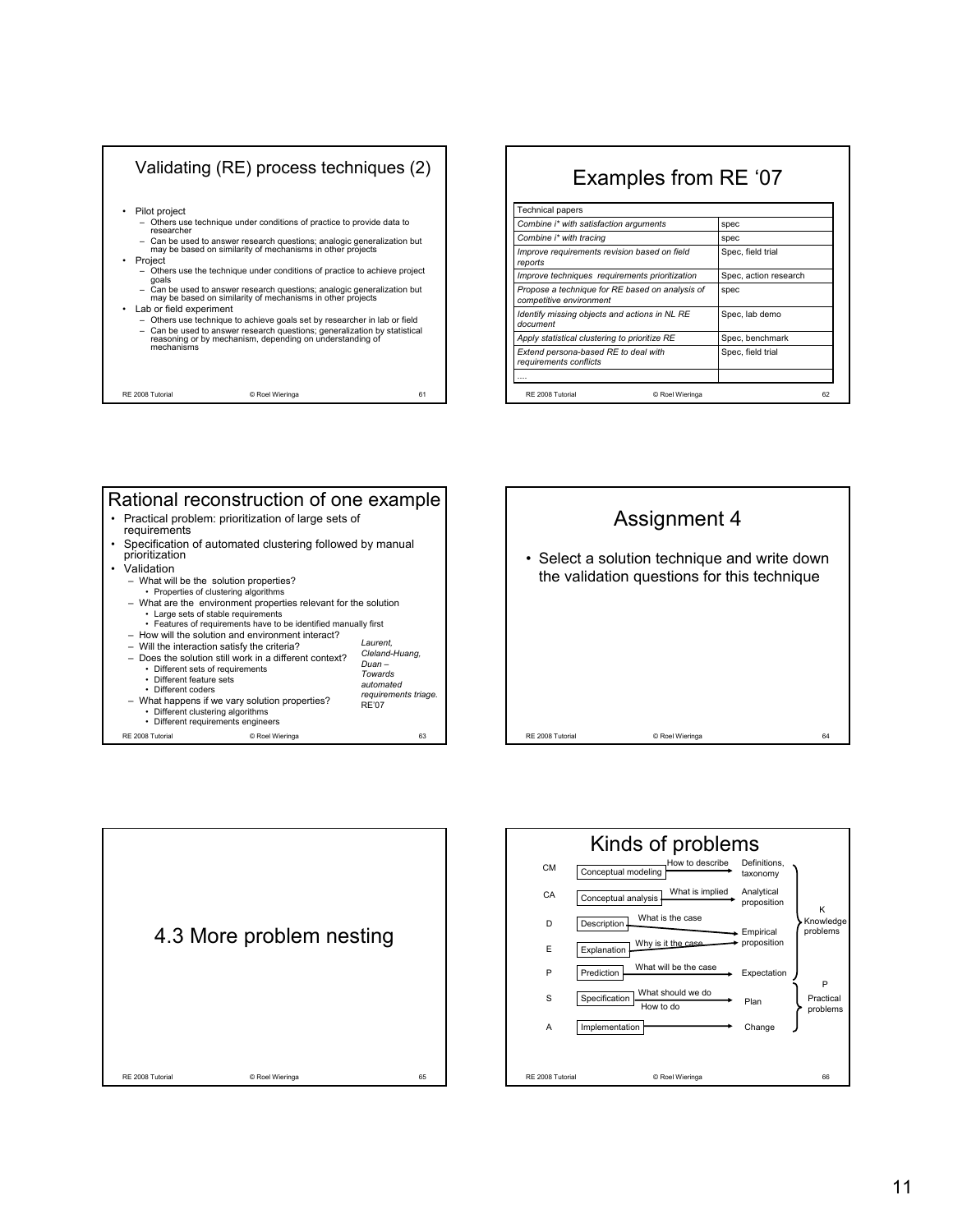









## Ways of answering knowledge problems

RE 2008 Tutorial **CONFINGTON CONTROL** CONSIDERING ROLL OF ROCK CONTROL CONTROL CONTROL CONTROL CONTROL CONTROL CONTROL CONTROL CONTROL CONTROL CONTROL CONTROL CONTROL CONTROL CONTROL CONTROL CONTROL CONTROL CONTROL CONTROL

- By opinion
- By hearsay
- By authority
- By journalistic inquiry
- By literature study
- By scientific investigation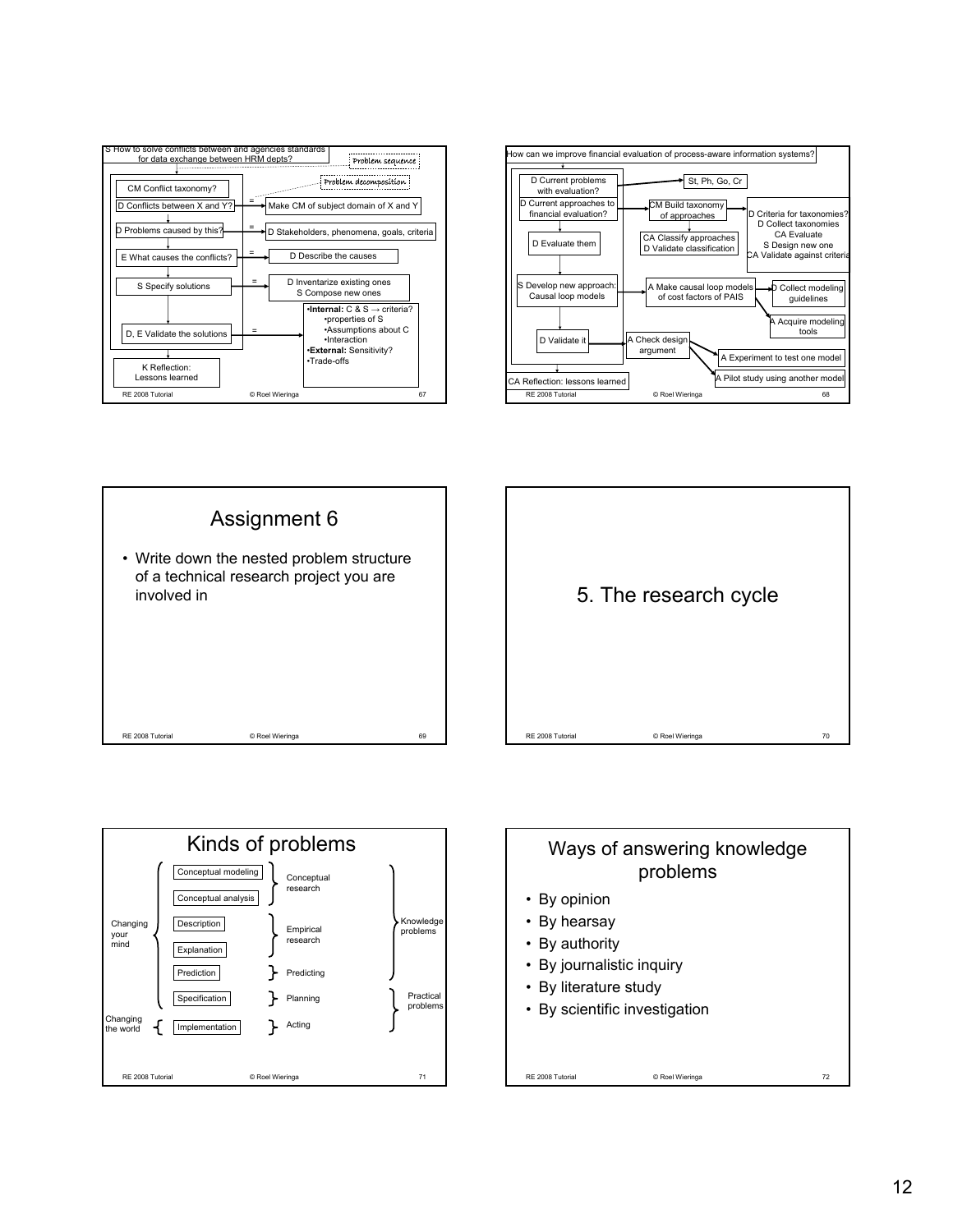







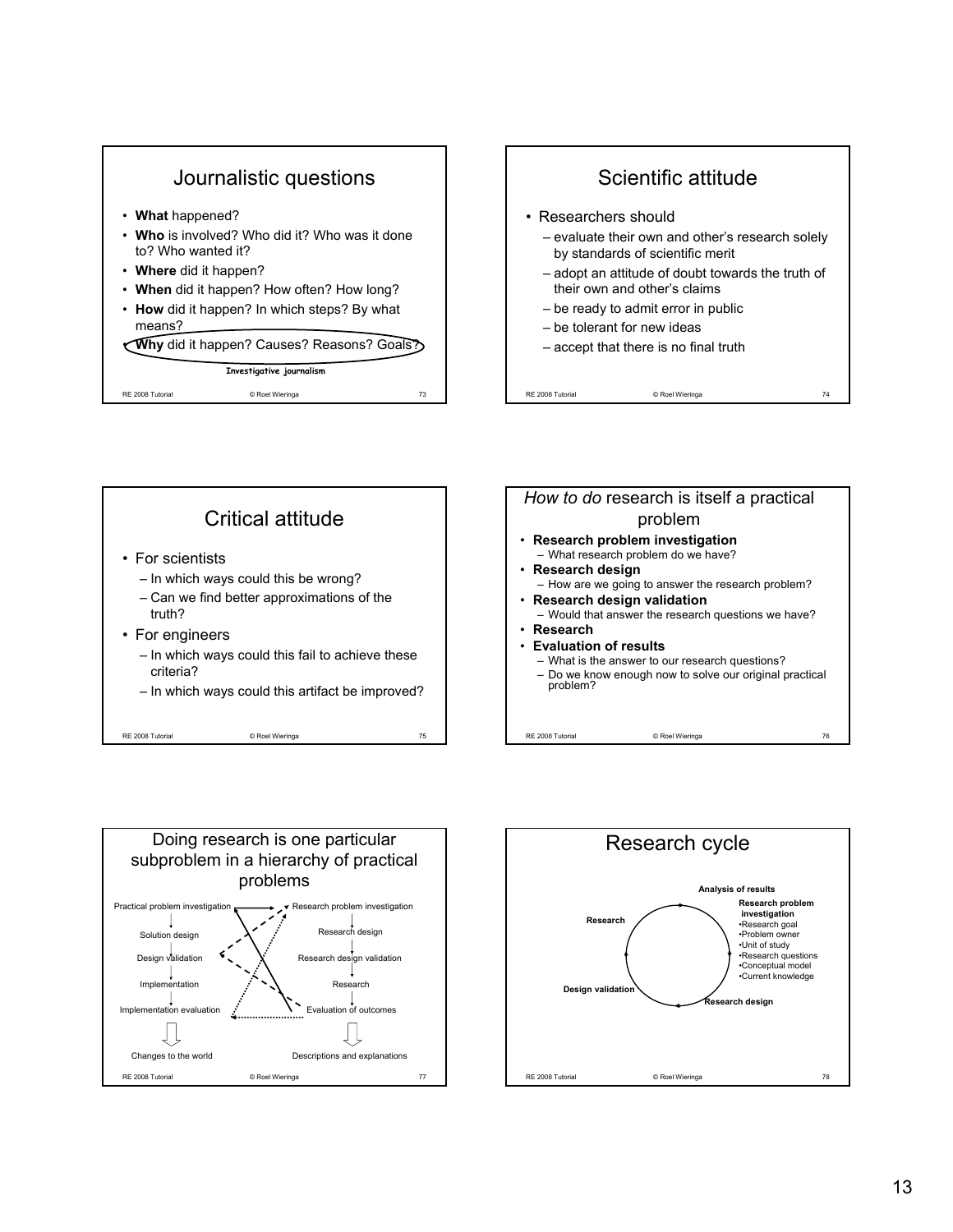









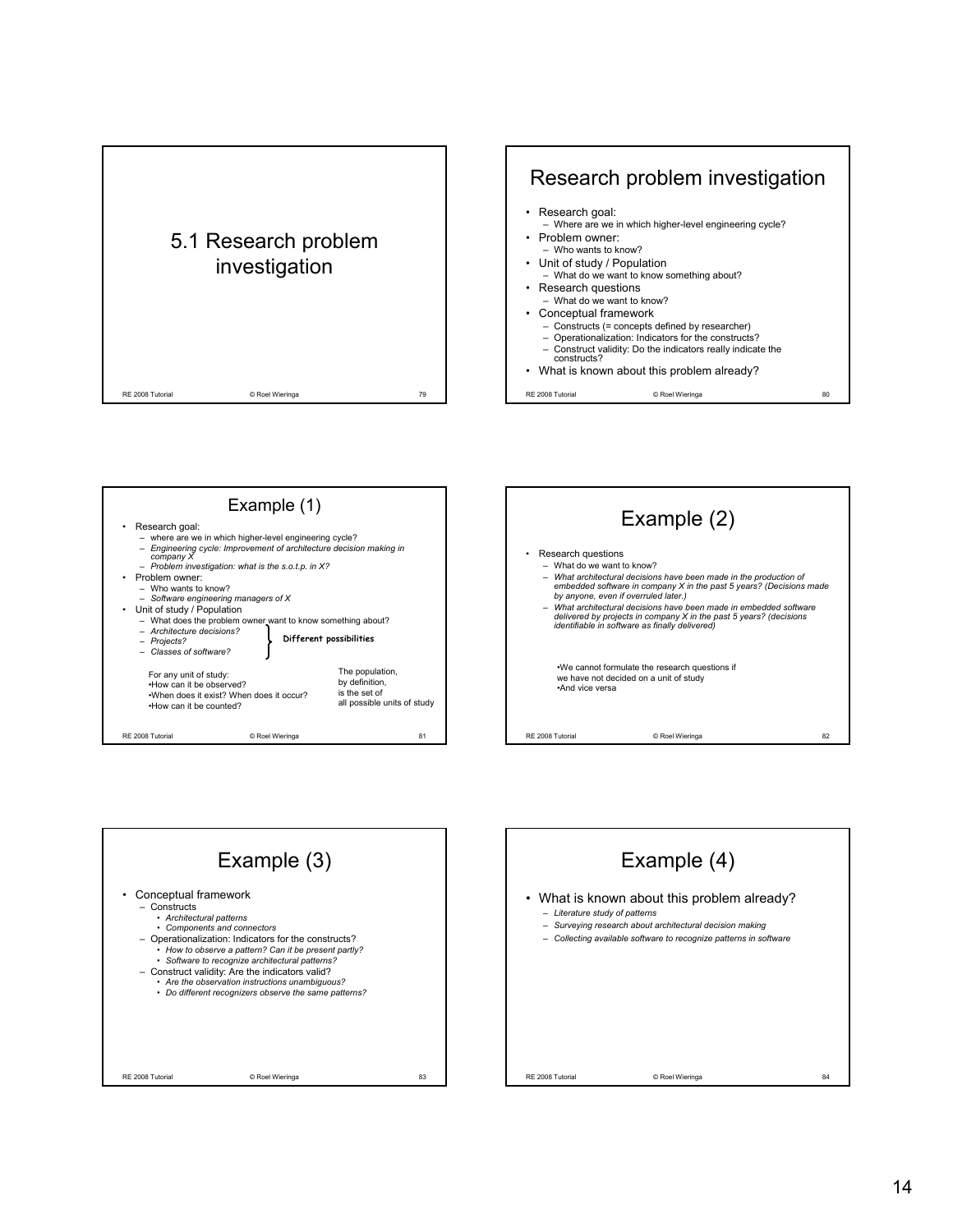







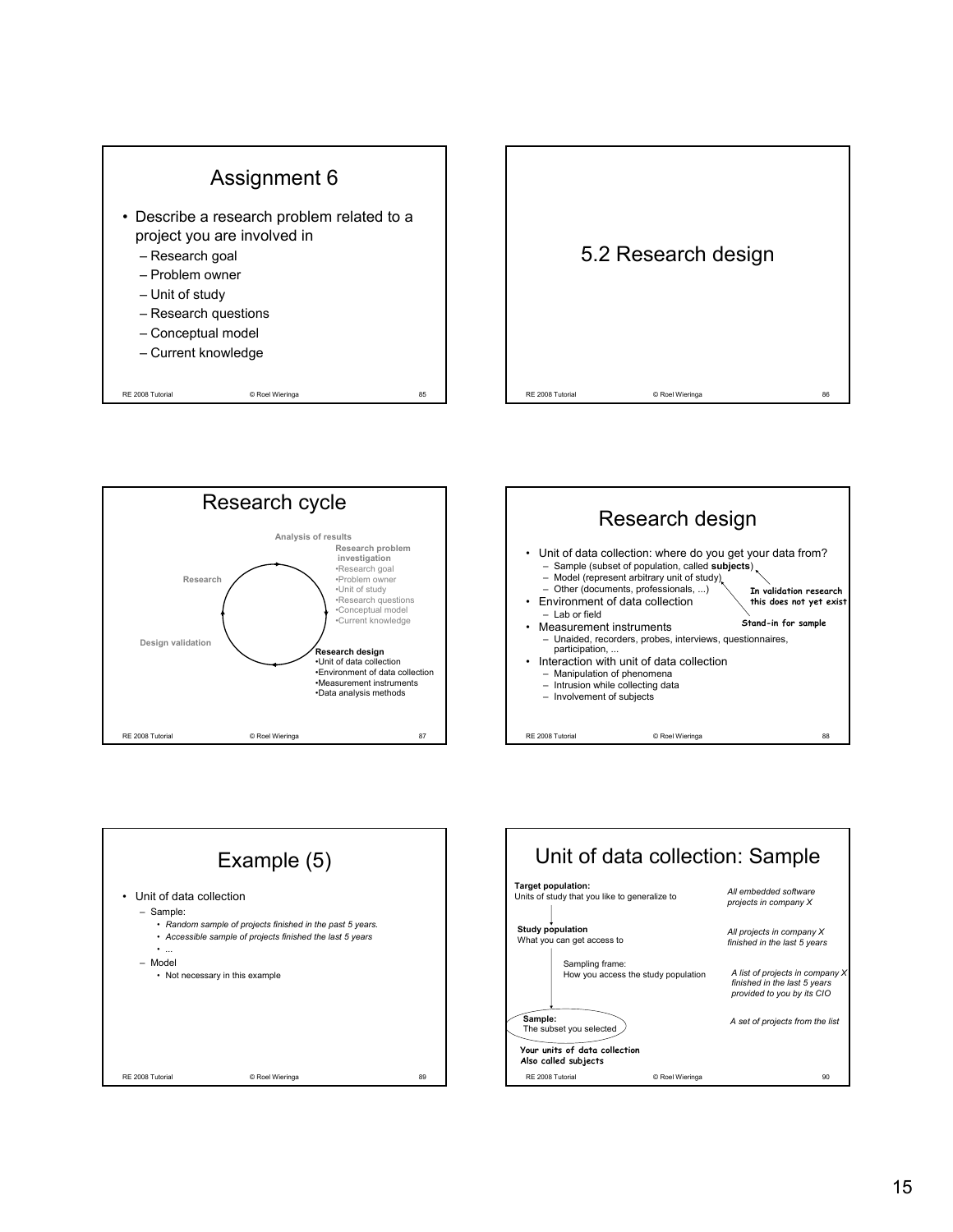









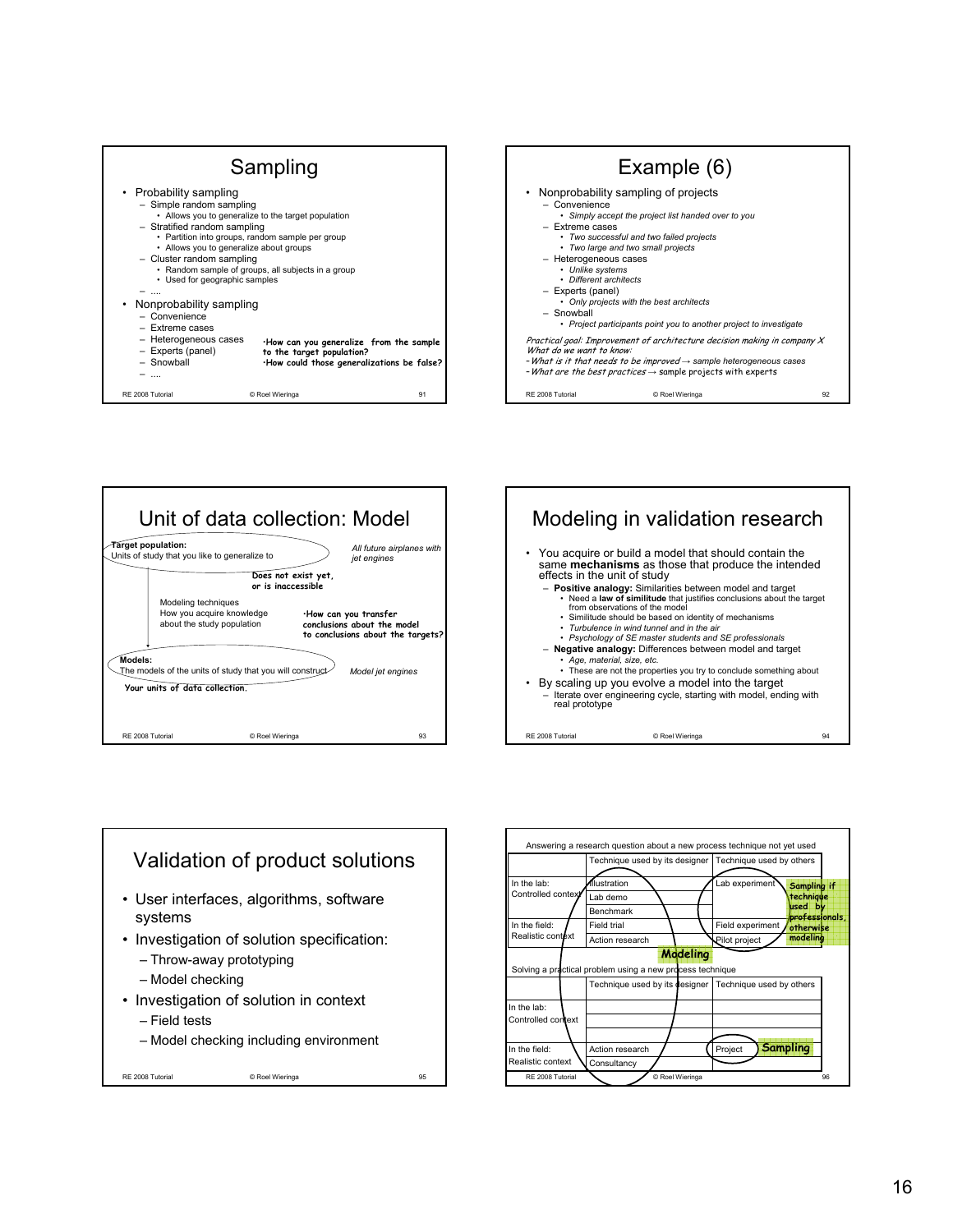









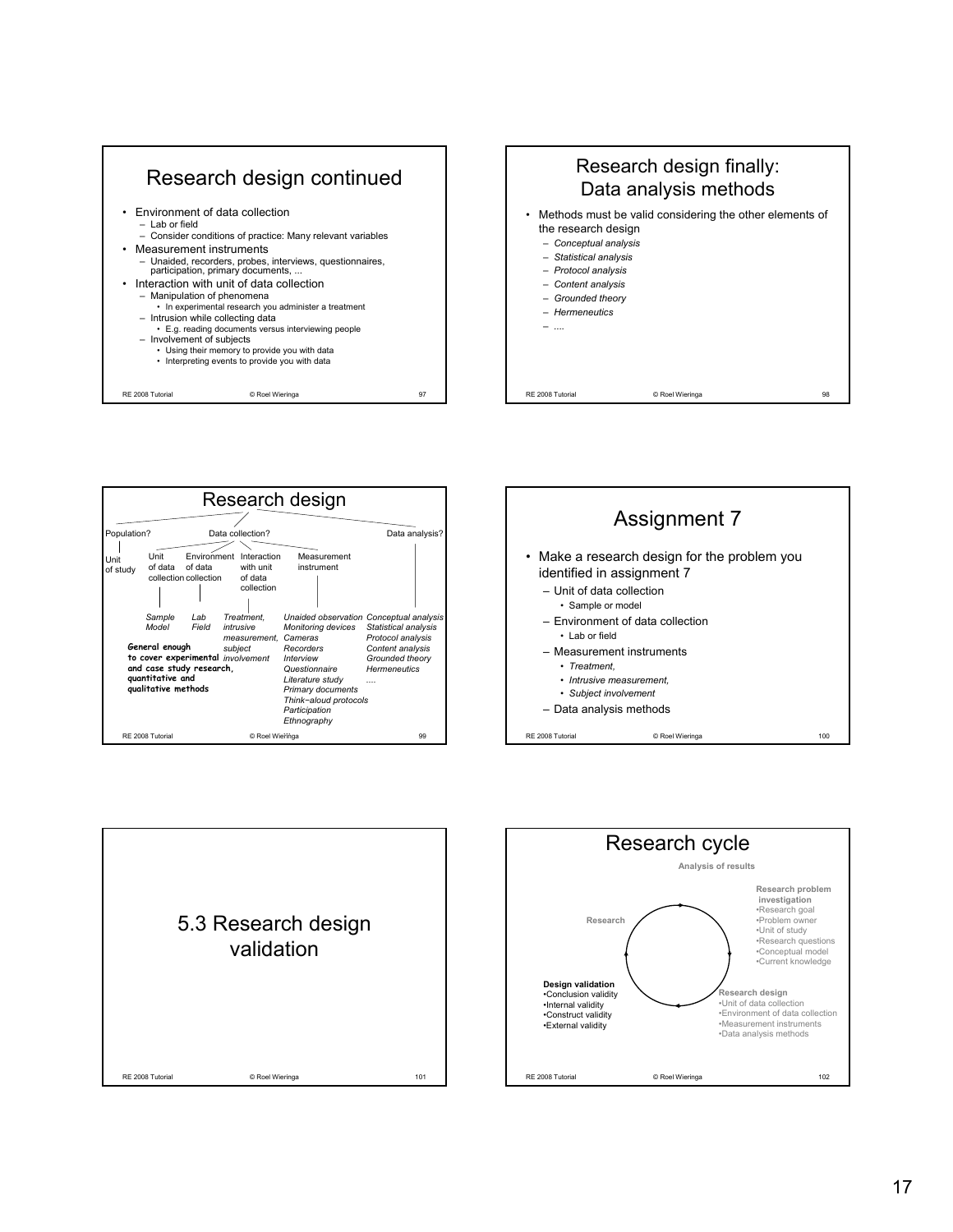









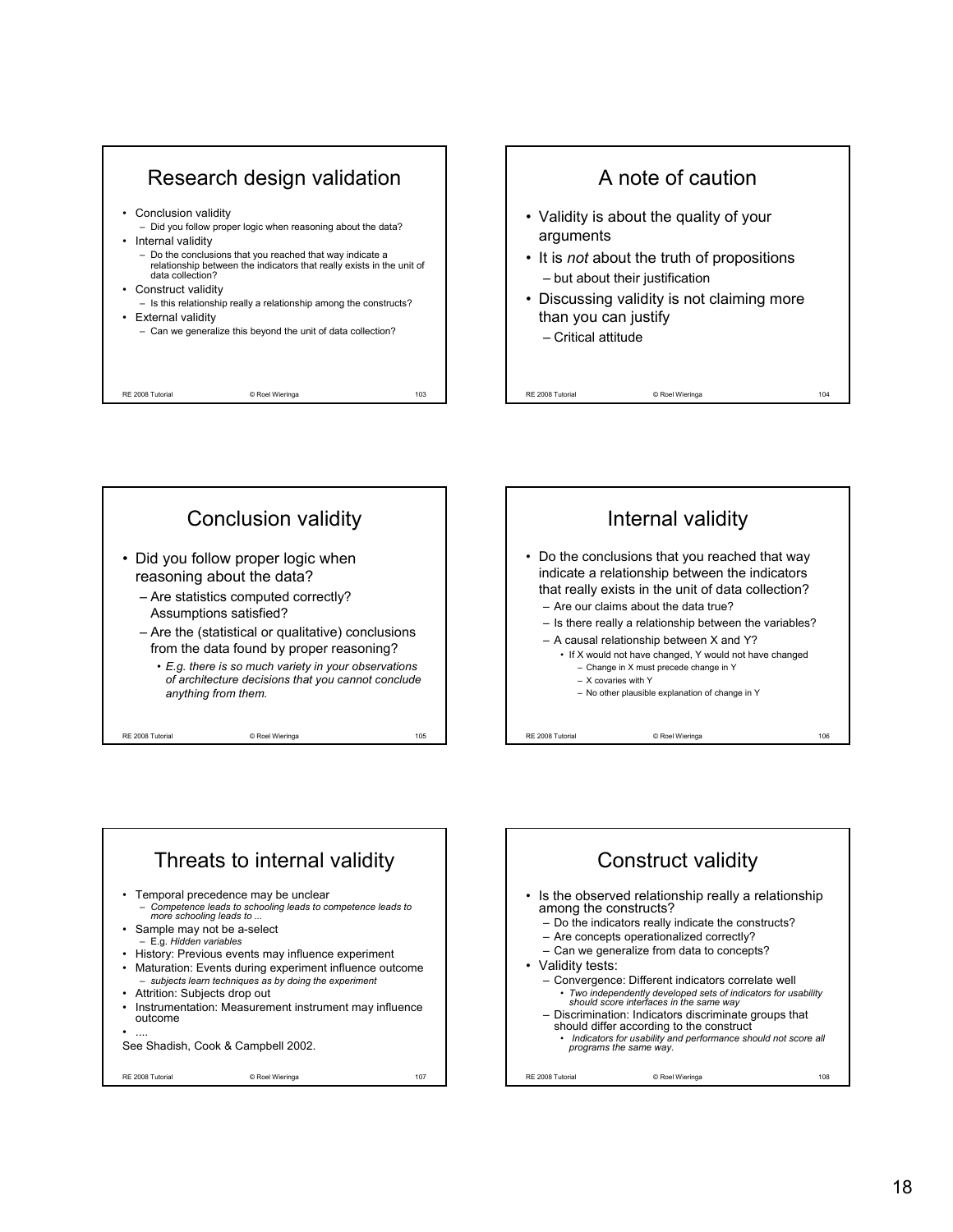







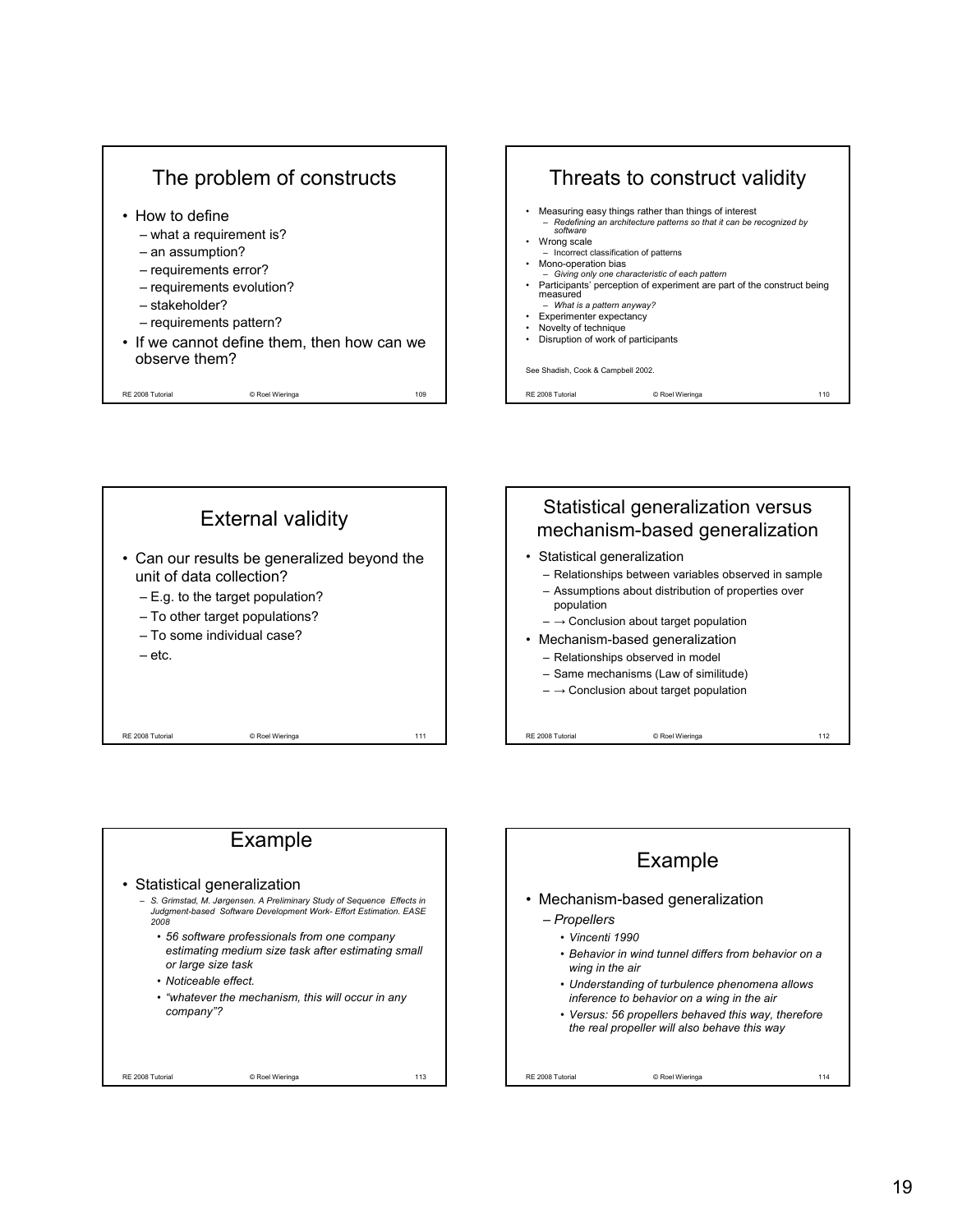



• Generalization from model to target population is usually based on similarity of underlying mechanisms

RE 2008 Tutorial **CONFINGION** CONSIDERING CONTROLLER CONSIDERING CONTROLLER CONSIDERATION OF THE 2008 TURBER OF THE 2008 TURBER OF THE 2008 TURBER OF THE 2008 TURBER OF THE 2008 TURBER OF THE 2008 TURBER OF THE 2008 TURBER

• Generalization by analogy does not consider underlying mechanisms bujt looks at "face similarity".





RE 2008 Tutorial © Roel Wieringa 119 5.4 Analysis of results

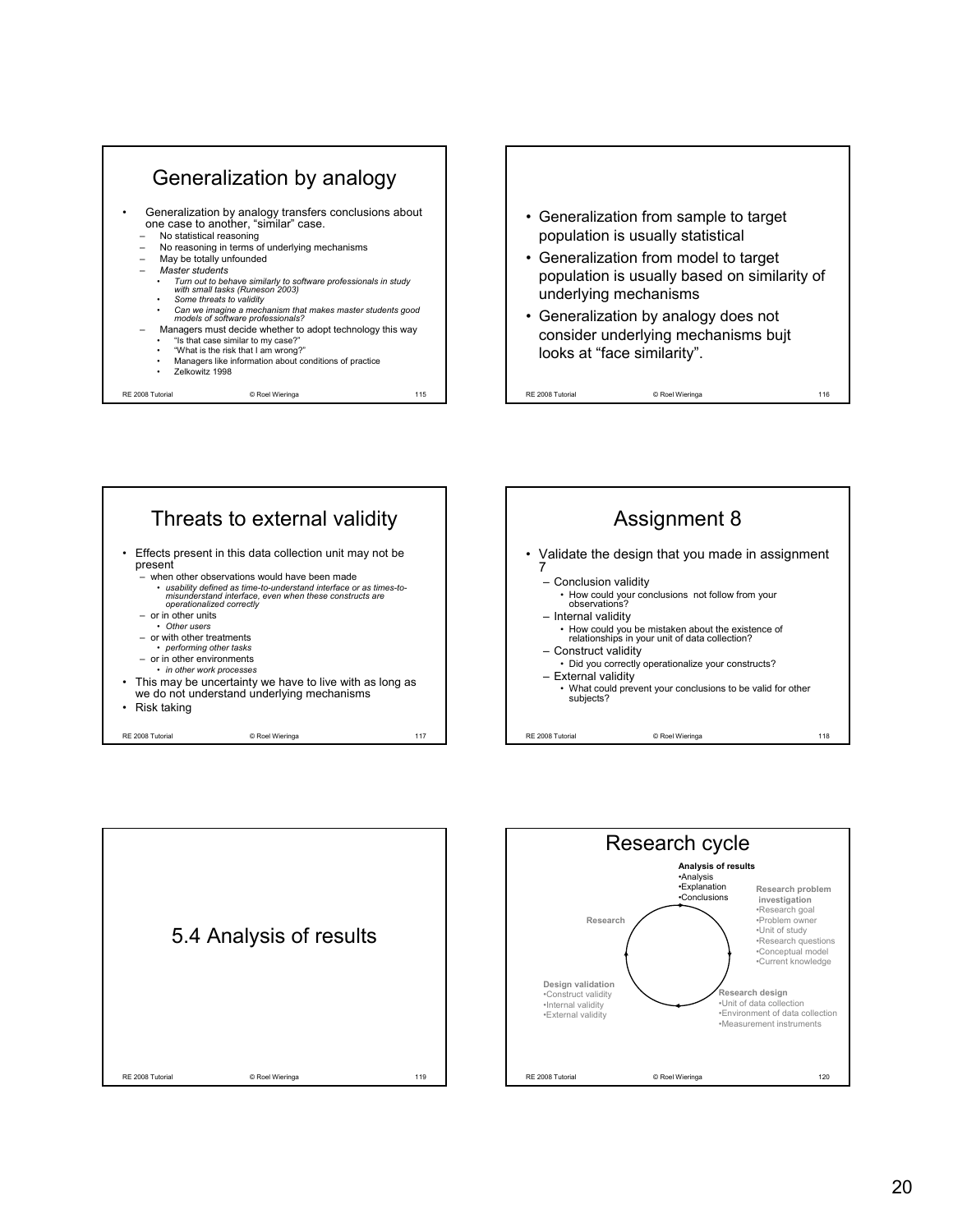



| Some well-known research methods           |                                 |                  |                                             |                                         |                               |
|--------------------------------------------|---------------------------------|------------------|---------------------------------------------|-----------------------------------------|-------------------------------|
|                                            | Unit of<br>data<br>collection   | Environme<br>nt  | <b>Manipul</b><br>ation of<br>phenom<br>ena | Intrusion<br>when<br>collecting<br>data | <b>Subject</b><br>involvement |
| Experiment                                 | Sample or<br>model              | Lab or field     | Yes                                         | I o to hi                               | $\overline{1}$                |
| Survey                                     | Sample                          | Field            | No                                          | Lo                                      | $\overline{1}$                |
| Field<br>studies<br>(e.g. case<br>study)   | Small<br>sample                 | Field            | No                                          | Lo                                      | Lo to Hi                      |
| Action<br>research                         | Unit of<br>study                | Field            | Yes                                         | Lo to Hi                                | Hi                            |
| Aggregatio<br>n research                   | <b>Scientific</b><br>literature | Research<br>desk | None                                        | None                                    | <b>None</b>                   |
| RF 2008 Tutorial<br>123<br>© Roel Wieringa |                                 |                  |                                             |                                         |                               |





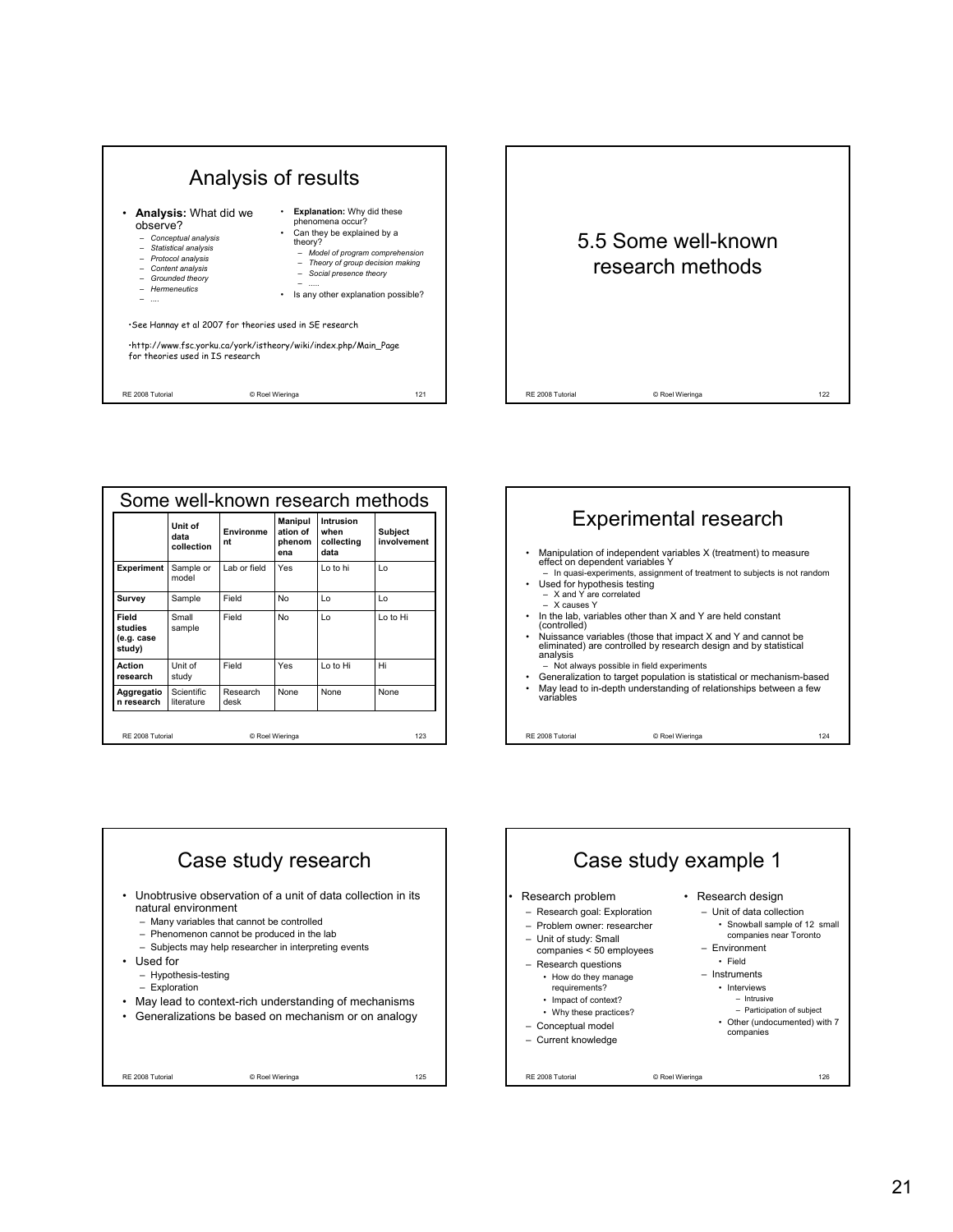









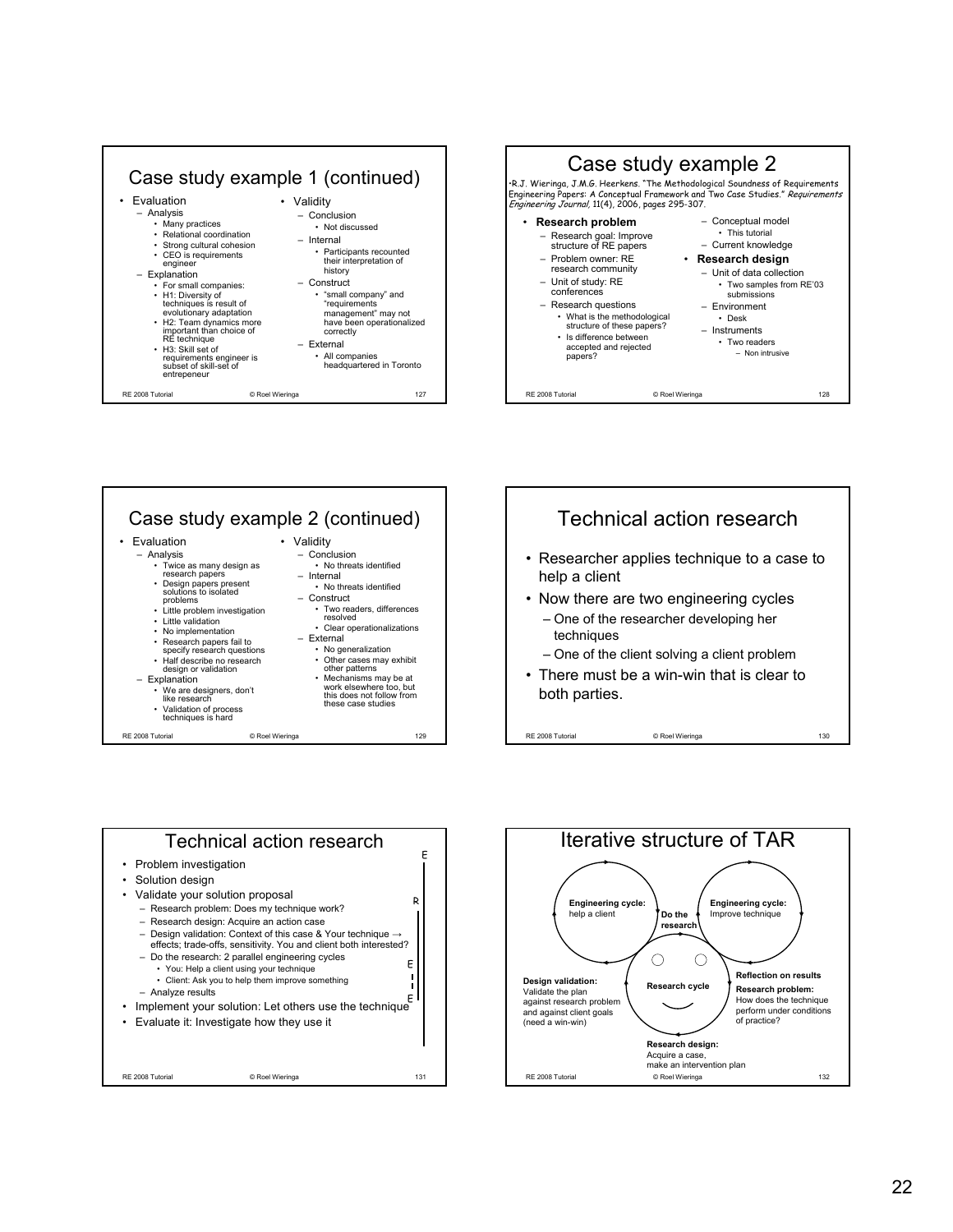







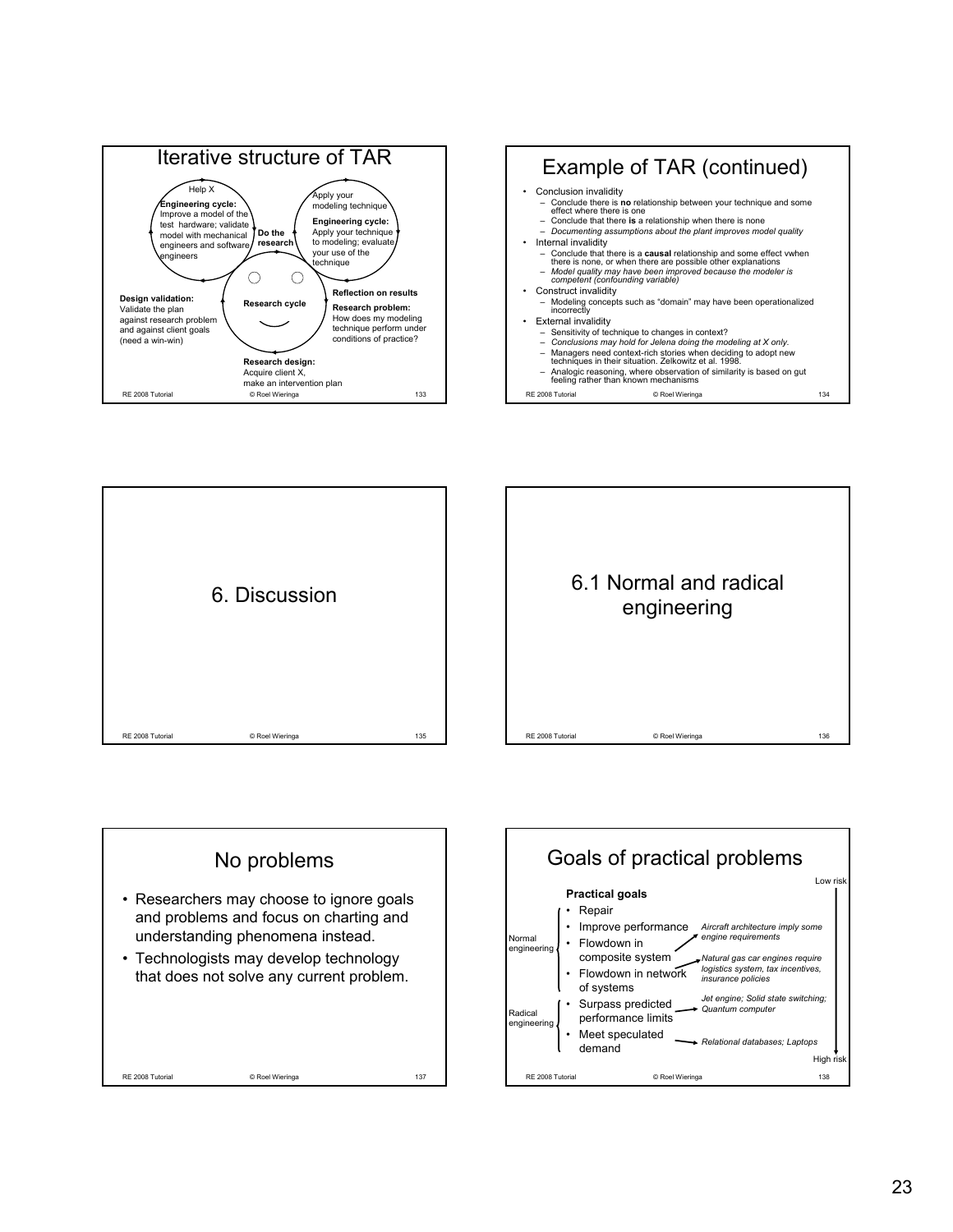







| Validation methods in SE                                                                        |                                                                                                                    |                                           |  |  |
|-------------------------------------------------------------------------------------------------|--------------------------------------------------------------------------------------------------------------------|-------------------------------------------|--|--|
| Zelkowitz &<br>Wallace 1998                                                                     | <b>Description</b>                                                                                                 | This tutorial                             |  |  |
| Project<br>monitoring                                                                           | Collection and storage of project data                                                                             | Measuring instrument<br>(primary sources) |  |  |
| Case study                                                                                      | Collection of project data with a research<br>goal in mind                                                         | Research method                           |  |  |
| Assertion                                                                                       | The researcher has used the technique in<br>an example, with the goal of showing that<br>the technique is superior | Not a research method                     |  |  |
| Field study                                                                                     | Collection of data about several projects<br>with a research goal in mind                                          | Research method                           |  |  |
| Literature search                                                                               |                                                                                                                    | Measurement instrument                    |  |  |
| Legacy data                                                                                     | Collection of project data after the project<br>is finished                                                        | Measuring instrument<br>(primary sources) |  |  |
| Difference between assertion and action research is<br>·Real project<br>·Discussion of validity |                                                                                                                    |                                           |  |  |
| RF 2008 Tutorial                                                                                | © Roel Wieringa                                                                                                    | 144                                       |  |  |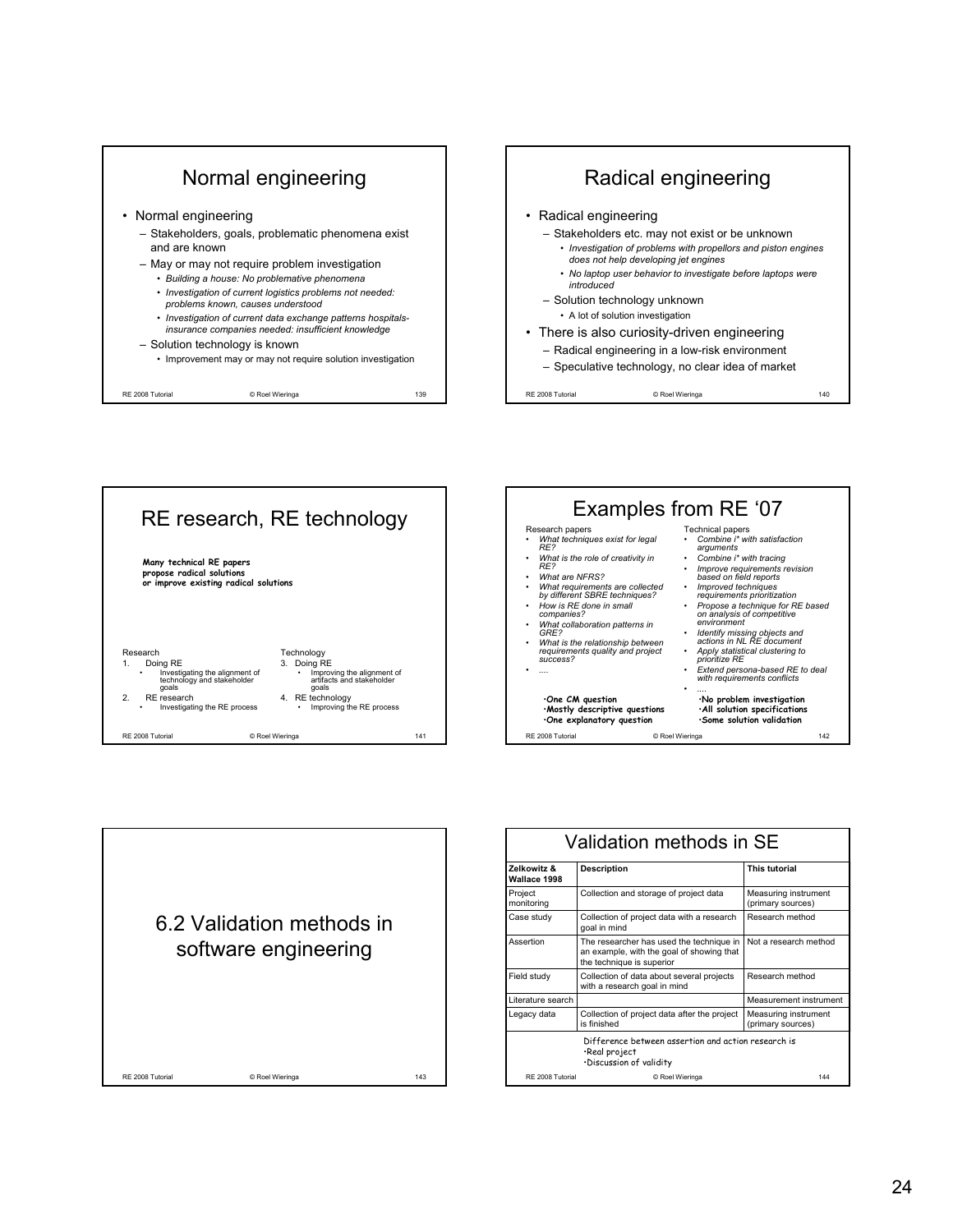| Validation methods in SE               |                                                                    |                                               |  |
|----------------------------------------|--------------------------------------------------------------------|-----------------------------------------------|--|
| Zelkowitz &<br>Wallace 1998            | <b>Description</b>                                                 | This tutorial                                 |  |
| Lessons learned                        | Study of documents produced<br>by a project                        | Data analysis method<br>(Conceptual analysis) |  |
| Static analysis                        | Studying a program and its<br>documentation                        | Measuring instrument (Primary<br>sources)     |  |
| Replicated<br>experiment               | Several projects are staffed to<br>perform a task in multiple ways | Research method (field<br>experiment)         |  |
| Synthetic<br>environment<br>experiment | Several projects are performed<br>in an artificial environment     | Research method (lab<br>experiment)           |  |
| Dynamic<br>analysis                    | Instrumenting a software<br>product to collect data                | Measuring instrument (monitoring<br>devices)  |  |
| Simulation                             | Executing a product in an<br>artificial environment                | Research method (lab<br>experiment)           |  |
| RF 2008 Tutorial                       | © Roel Wieringa                                                    | 145                                           |  |









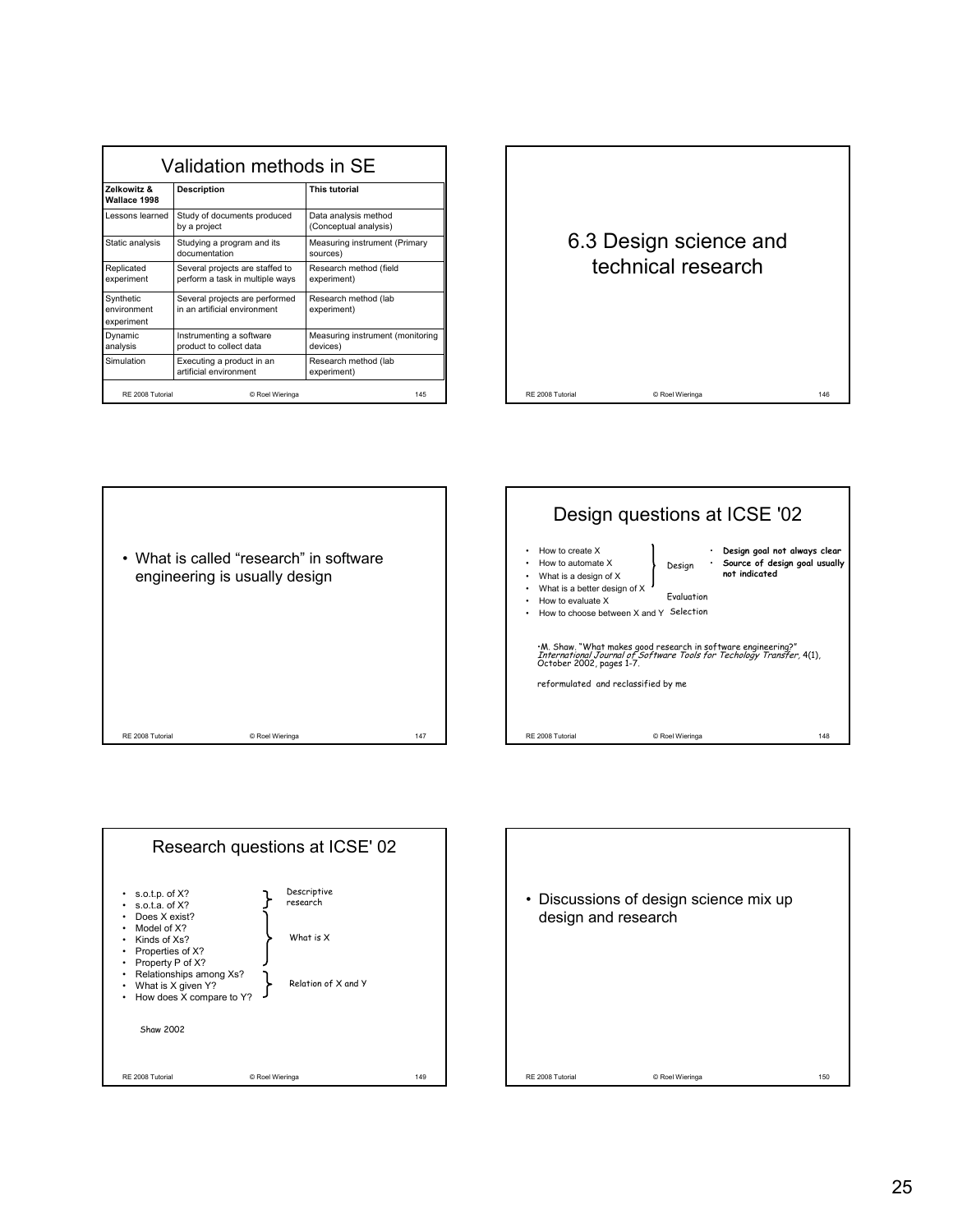







- E. Babbie. *The Practice of Social Research.* Wadsworth, 2001. 9th edition. A. Cournand, M. Meyer. "The scientist's code." *Minerva* 14(1), March 1976, pages 79-96.
- R.L. Glass, I. Vessey, and V. Ramesh. Research in software engineering: an empirical study. Technical Report TR105-1, Information Systems Department, Indiana University, September 2001.
- J.E. Hannay, D.I.K. Sjöberg and T. Dybå. "A systematic review of theory use in software engineering experiments". *IEEE Transactions on Software Engineering,* 30(2), February 2007, pages 87-107.
- A.R. Hevner, S.T. March, J, Park and S. Ram. "Design science in information system research." *MIS Quarterly* 28(1), March 2004, pages 75- 105.
- B.A. Kitchenham, S.L. Pfleeger, D.C. Hoaglin, K.E. Emam and J.<br>Rosenberg. "Preliminary guidelines for empirical research in software<br>engineering." *IEEE Transactions on Software Engineering, 2*8(2), August<br>2002, pages 72
- J.F. Nunamaker, M. Chen and T.D.M. Purdin. "Systems development in<br>information systems research". Journal of Management Information<br>Systems 7(3), Winter 1990-1991, pages 89-106.<br>• E.M. Rogers. *Diffusion of Innovations.*
- P. Runeson. "Using Students as Experiment Subjects—An Analysis on<br>Graduate and Freshmen Student Data." *Proceedings of the Seventh*<br>International Confonference Empirical Assessment and Evaluation in<br>Software Engineering

RE 2008 Tutorial © Roel Wieringa 155